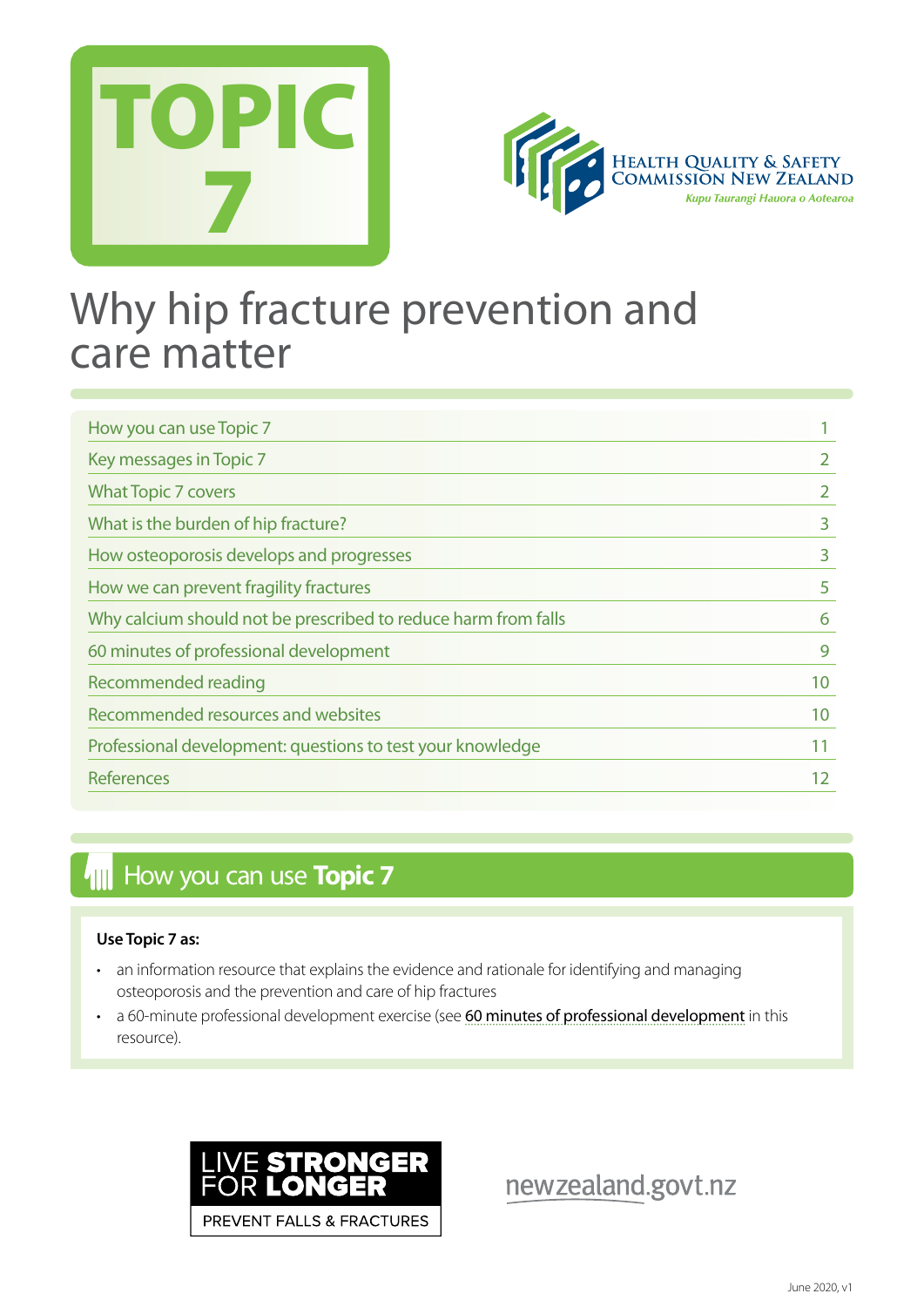## <span id="page-1-0"></span>Key messages in **Topic 7**

- Hip fractures matter because, quite literally, they change the lives of those who suffer them forever. Hip fractures also place significant demands on health and social care services and a financial burden on families/whānau, and consume considerable financial resources that are, and increasingly will be, needed elsewhere. Preventing falls also prevents hip fractures.
- Hip fractures are most likely to happen to the most vulnerable in our society. Crucially, half of these people provide us with advance notice by breaking another bone before they break their hip.
- Osteoporosis is a long-term condition that is a primary cause of fragility fractures, when combined with a propensity to fall. However, evidence-based identification and management of osteoporosis helps to reduce the risk of fractures.
- Keys to preventing fragility fractures are screening for osteoporosis risk factors, treating osteoporosis, developing a falls prevention care plan for the individual older person at risk of falling and fracturing a bone, and referring to a fracture liaison service any person who has suffered a fragility fracture.
- Anyone providing hip fracture care should deliver care in accordance with the [Clinical Care Standard](https://www.safetyandquality.gov.au/our-work/clinical-care-standards/hip-fracture-care-clinical-care-standard/) and the [Australian and New Zealand Hip Fracture Registry's Standards and Guidelines for Hip Fracture Care](http://anzhfr.org/guidelines-and-standards/). An assessment by an orthogeriatrician is an important part of that care process.
- Osteoporosis New Zealand and the International Osteoporosis Foundation note there are many gaps in optimal bone care, and we can all help to coordinate the delivery of primary and secondary fracture prevention, as well as evidence-based fracture care.

## What **Topic 7** covers

It's hard to imagine a family in New Zealand not affected by the impact of a loved one suffering from a hip fracture – nearly everyone has an elderly relative, neighbour or friend who has broken their hip after a fall. Loss of independence and poor recovery, and even death, are such common outcomes that hip fracture is understood as a significant and devastating event in an older person's life.

Topic 7 explains how to reduce the risk of falls-related fracture by treating osteoporosis and how to predict an older person's risk of hip fracture. These actions, along with using intervention strategies to modify or eliminate the risks, can help reduce the burden of hip fractures. We'll see also that improvements in care for patients with a hip fracture can prevent avoidable complications that compromise recovery. The required reading includes [a study on the messages older people found enabling in their recovery after a hip fracture](https://www.ncbi.nlm.nih.gov/pmc/articles/PMC4298293/) (Schiller et al 2015).

The significance of hip fracture requires a system-wide approach. Another required reading includes an [overview of four objectives for improvements in hip fracture prevention and care](https://www.hqsc.govt.nz/our-programmes/reducing-harm-from-falls/publications-and-resources/publication/2878). Those objectives integrate population health, and primary and secondary care approaches and services.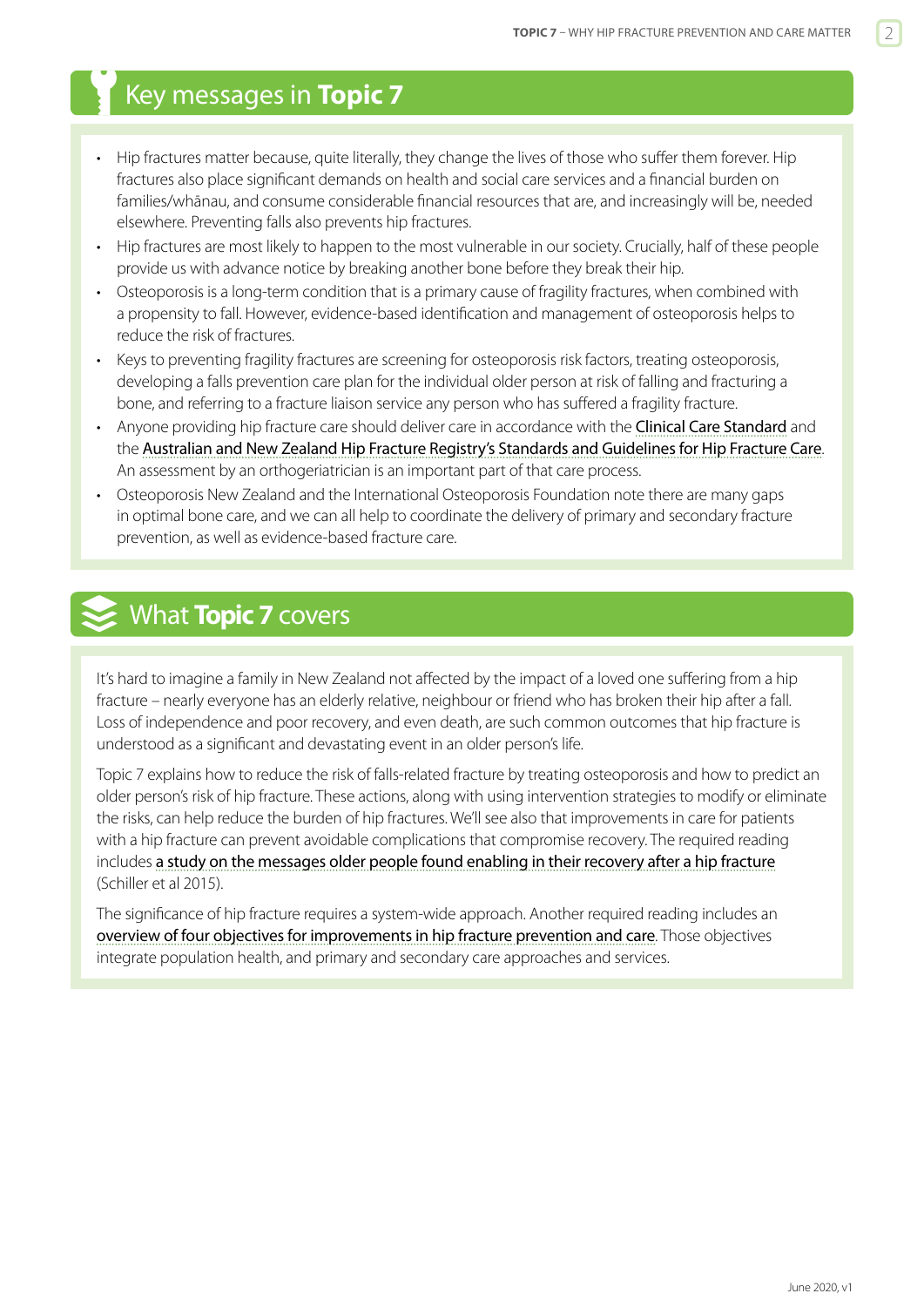<span id="page-2-0"></span>

## What is the burden of hip fracture?

Hip fractures matter because, quite literally, they frequently change the lives of those who suffer them forever. The impact on individuals – and their families/whānau – can be catastrophic.

The Australian and New Zealand Hip Fracture Registry (ANZHFR) tells us that in 2018:

- hip fracture was the most serious and costly fall-related injury suffered by older people. More than 25,000 people across Australia and New Zealand break their hip each year, with the cost to the economy approximately \$1 billion annually
- 79 percent of those who fractured their hip did not return to pre-fracture mobility at 120 days
- 21 percent did not return to their own home at 120 days
- 10 percent of those who fractured their hip died within 120 days.

Hip fractures place significant demands on health and social care systems, and consume considerable financial resources that are, and increasingly will be, needed elsewhere. This is why a major, system-wide approach to hip fracture prevention and care is necessary. The combined effect of the Health Quality & [Safety Commission's reducing harm from falls](http://www.hqsc.govt.nz/our-programmes/reducing-harm-from-falls/) programme, new [Osteoporosis New Zealand guidance on](http://osteoporosis.org.nz/resources/health-professionals/clinical-guidance/)  [identifying and managing osteoporosis](http://osteoporosis.org.nz/resources/health-professionals/clinical-guidance/), the development of an [Australian and New Zealand Hip Fracture](http://anzhfr.org/)  [Registry](http://anzhfr.org/) and the Hip Fracture Registry's Guideline[s and Standards for Hip Fracture Care](http://anzhfr.org/guidelines-and-standards/) are intended to manage this burden over time.



#### How osteoporosis develops and progresses

Hip fracture has been described as '... all too often the final destination of a 30-year journey fuelled by decreasing bone strength and increasing falls risk' (Mitchell 2009). This 'journey' of fracture experience through the lifecycle – also referred to as the 'osteoporotic career' – is illustrated below (British Orthopaedic Association 2007).

#### **Morbidity**



Adapted from Kanis JA Johnell O. 1999. The burden of osteoporosis. Journal of Endocrinological Investigation 22(8): 583–588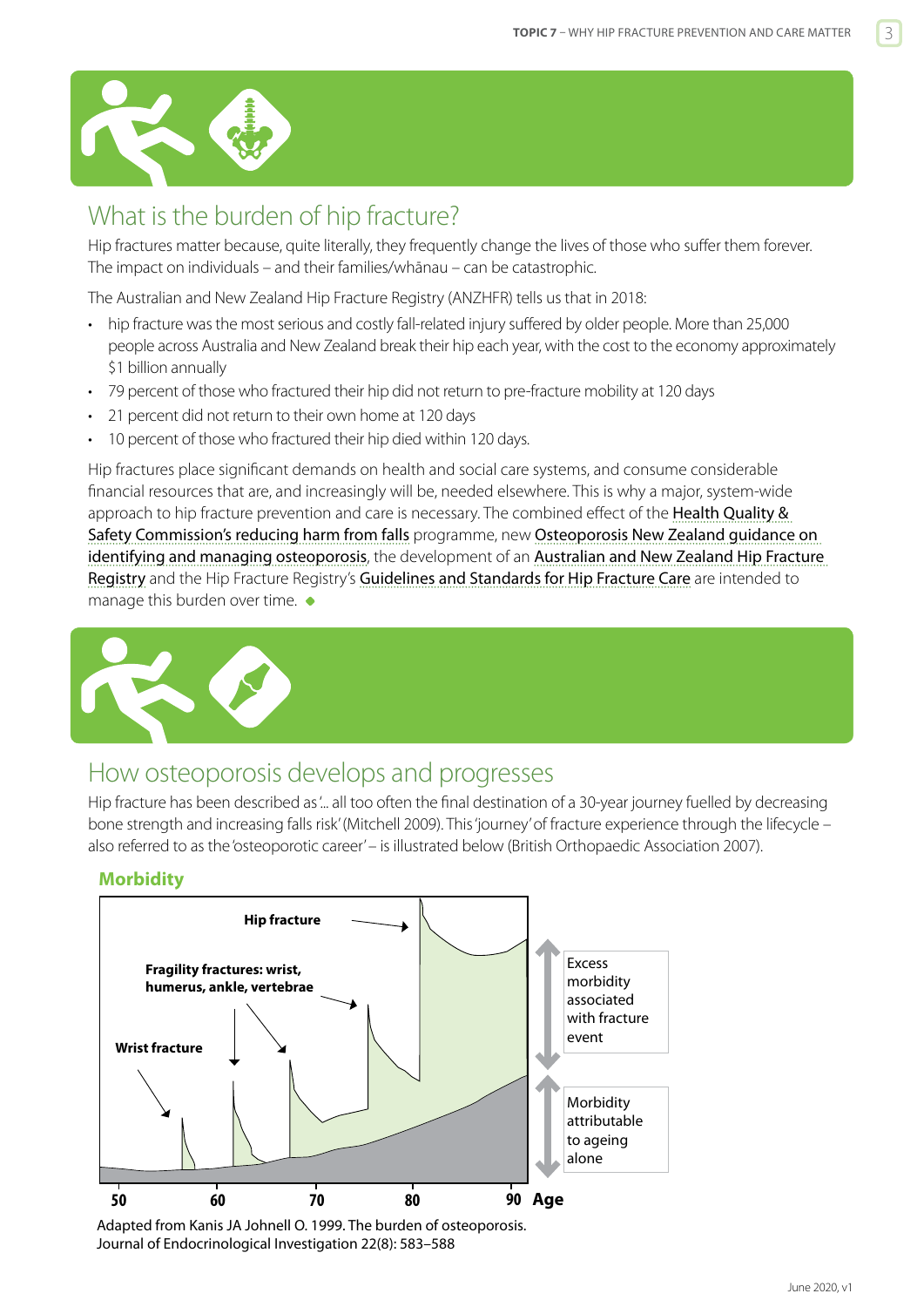Osteoporosis is a long-term condition that is a primary cause of fragility fractures, when combined with a propensity to fall. Some have defined fragility fractures as fractures in an older person that we would not expect to see in a healthy young person who experienced the same type of incident (Eisman et al 2012). Preventing falls is the core of fracture prevention. Managing bone fragility is the key to reducing harm from falls.

As well as keeping a healthy body weight of BMI above 20, doing regular weight-bearing exercises, and not smoking, having [adequate dietary intake of calcium and circulating levels of vitamin D throughout life](http://www.health.govt.nz/publication/food-and-nutrition-guidelines-healthy-older-people-background-paper) are essential for good bone health. As we age, bones deteriorate faster than they form. The resulting bone loss increases the risk of osteoporosis.

Except for fractures of the vertebrae attributable to osteoporosis, the majority of fragility fractures occur because the older person has fallen from standing height. Since epidemiological studies suggest the bulk of fragility fractures occur among people aged 50 years and older, fractures in this age group should be considered osteoporotic until ruled out (Eisman et al 2012).

People who suffer a first fragility fracture are at double the risk of future fractures compared with people who have never broken a bone (Kanis et al 2004). Since the 1980s we have known that at least half of the people who break their hip have already suffered a fragility fracture (Gallagher et al 1980; Port et al 2003). It's estimated that one-sixth of postmenopausal women have suffered a fragility fracture at any skeletal site (Marsh et al 2011) (compared with an estimated 6 percent of men). Taken together, the data suggests that half of all hip fractures will emanate from the small subgroup of the population who have already suffered a fragility fracture.  $\bullet$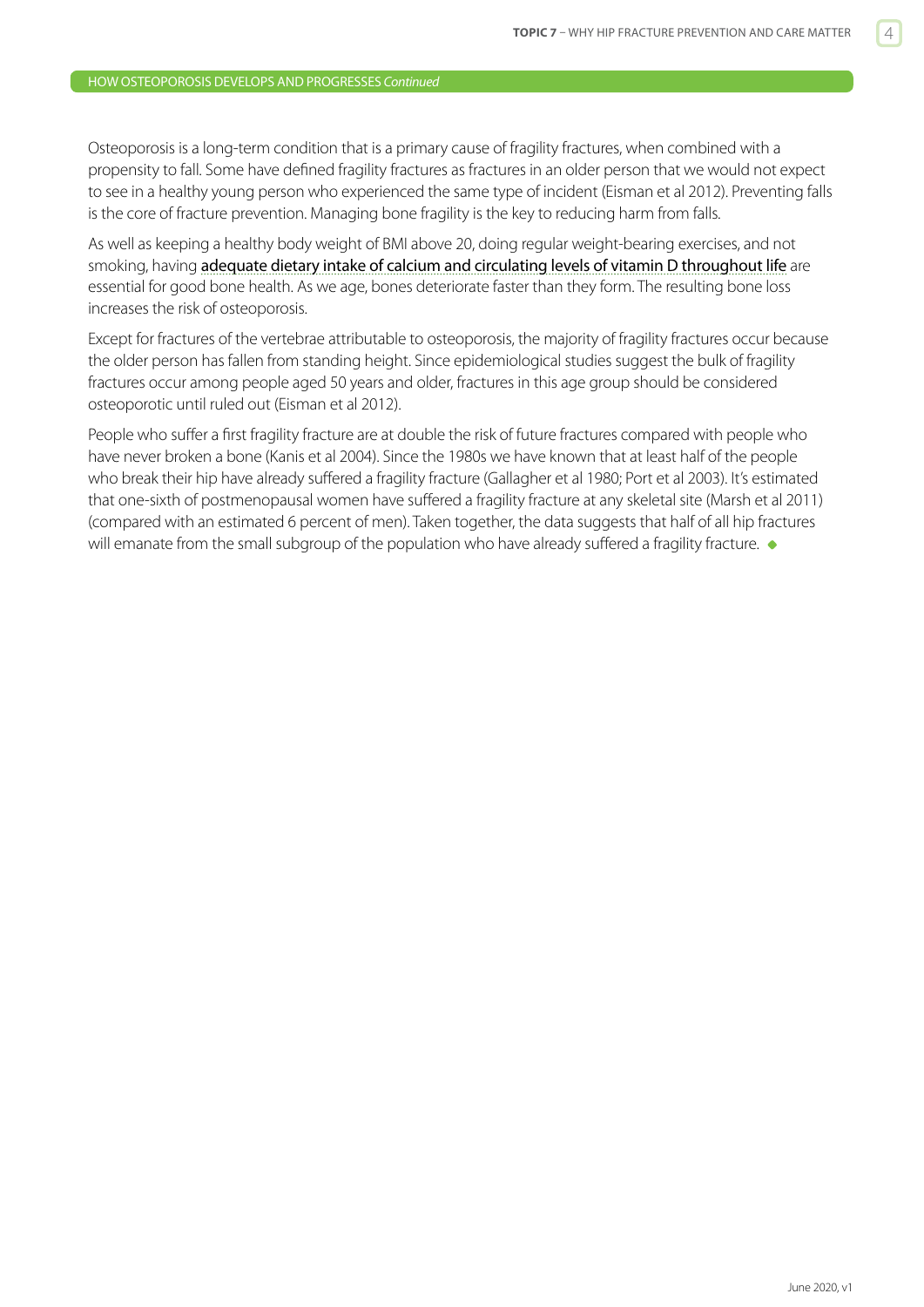<span id="page-4-0"></span>

## How we can prevent fragility fractures

Prevention of fragility fractures starts with the basics of building and maintaining bone density through a [healthy diet](http://www.iofbonehealth.org/nutrition) and [weight-bearing exercise](https://www.iofbonehealth.org/exercise-recommendations). Since the majority of fragility fractures are related to a fall, preventing falls is important. Conversely, older people who have recurrent falls should be targeted to assess for osteoporosis and risk of fractures. Specific strategies for preventing falls in hospital, residential and home care settings, and the general older population are discussed in the [10 Topics](http://www.hqsc.govt.nz/our-programmes/reducing-harm-from-falls/10-topics/): [screening for falls risk](https://www.hqsc.govt.nz/our-programmes/reducing-harm-from-falls/publications-and-resources/publication/2873/), [multifactorial assessment](https://www.hqsc.govt.nz/our-programmes/reducing-harm-from-falls/publications-and-resources/publication/2874) and [intervention](https://www.hqsc.govt.nz/our-programmes/reducing-harm-from-falls/publications-and-resources/publication/2891), [safe environments and safe care](https://www.hqsc.govt.nz/our-programmes/reducing-harm-from-falls/publications-and-resources/publication/2875) and [improving strength and balance](https://www.hqsc.govt.nz/our-programmes/reducing-harm-from-falls/publications-and-resources/publication/2882).

Assessing older people's osteoporosis risk includes identifying those who will benefit from related interventions to reduce future fracture risk.

Osteoporosis New Zealand has published quidance on how to diagnose and manage osteoporosis. This guidance emphasises the importance of pharmacologic intervention for older people who have risk factors for osteoporosis or fractures that do not involve major trauma, and who are assessed by bone mineral density scan (DXA) or a [fracture risk assessment score](http://osteoporosis.org.nz/resources/health-professionals/fracture-risk-calculators/) (FRAX®/Garvan) as being at high risk for fractures. Treatment can be started without bone mineral density screening in those over 75 years who have had a minimal trauma fracture.

The mainstay of current therapy for osteoporosis is the **[bisphosphonate](http://www.nzf.org.nz/nzf_4017.html)** class of drugs along with weightbearing exercise and high dietary calcium.

Bisphosphonates (currently funded by PHARMAC) include weekly oral tablets alendronic acid/alendronate (Fosamax®) or risedronate sodium (Risedronate Sandoz®); or yearly infusions of zoledronic acid (Aclasta®). Bisphosphonates have been shown to reduce the incidence of fragility fractures by 30–50 percent (Crandall et al 2014; Kanis et al 2013), including hip fractures, and even for people with a history of multiple fractures (Ensrud et al 1997). Evidence suggests that treating osteoporosis reduces deaths (Center et al 2011). Cognitive impairment should not be seen as a barrier to treatment, and bisphosphonates are effective in this group (Prieto-Alhambra et al 2014). It's important to use clinical judgement to optimise the level of care of people with multiple comorbidities, where **[polypharmacy](https://www.hqsc.govt.nz/our-programmes/reducing-harm-from-falls/publications-and-resources/publication/2879)** is a constant challenge. bpac<sup>nz</sup> provides updated information (2019) on the use of bisphosphonates [here](https://bpac.org.nz/2019/bisphosphonates.aspx).

There is wide variation between hospitals in the use of bisphosphonates to promote bone health and prevent and treat osteoporosis in people aged 50 and over following hip fracture, with the proportion of those who have fractured their hip taking bisphosphonates at discharge ranging from less than 10 percent in some New Zealand hospitals to nearly 50 percent in others (ANZHFR 2019). This variation suggests an opportunity for staff to learn more about prescribing bisphosphonates for osteoporosis treatment.

A [Cochrane review of the role of hip protectors in preventing hip fractures](http://onlinelibrary.wiley.com/doi/10.1002/14651858.CD001255.pub4/abstract) concluded that hip protectors reduce the rate of hip fractures if frail older people in nursing care have access to them (Santesso et al 2014). The key challenges are getting the older person to accept and wear them, and getting both the older person and their carers to see the benefit (Crandall et al 2016).  $\bullet$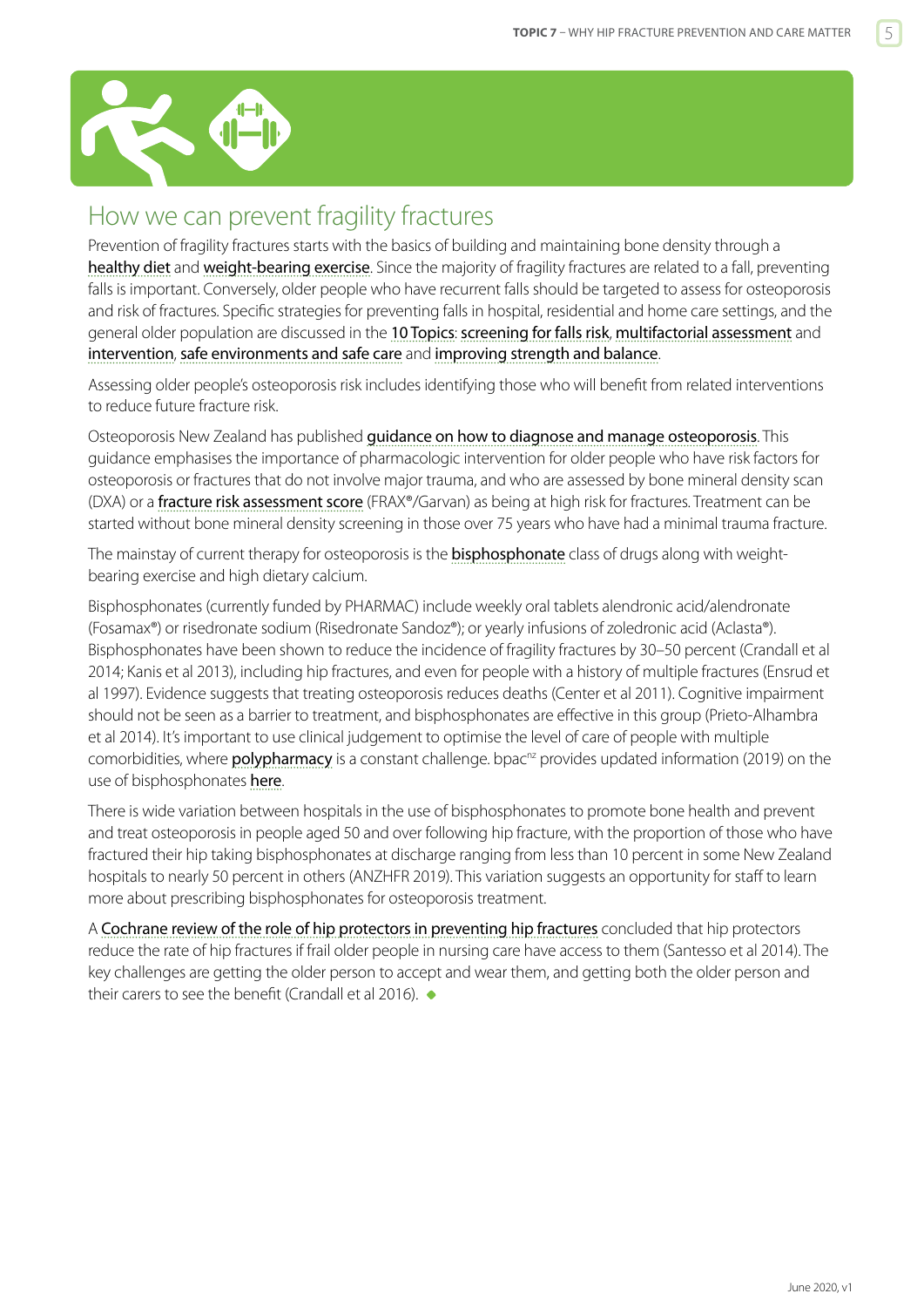<span id="page-5-0"></span>

#### Why cognitive impairment and other comorbidities are important

The prevalence of comorbid conditions, particularly cognitive impairment, is high among people who fracture their hips. In 2007, the Scottish Hip Fracture Audit reported that 28 percent of patients had a previous diagnosis of cognitive impairment (NHS National Services Scotland 2007). Auckland City Hospital's orthogeriatric service identified cognitive impairment among 43 percent of hip fracture patients (Fergus et al 2011). Cardiac and respiratory comorbidities were also common, being present in 43 percent and 20 percent of patients respectively. The ANZHFR Annual Report indicates that 40 percent of those who fracture their hip in New Zealand have cognitive impairment (ANZHFR 2019).

We know that people with cognitive impairment have poorer outcomes after fracturing their hip, but also that rehabilitation interventions can improve these outcomes in many individuals with cognitive impairment. This evidence underpins recommendations that all patients with a hip fracture have orthogeriatric and physiotherapy assessment as part of their care in order to devise appropriate rehabilitation (Neuburger et al 2016).

Important approaches to care for those with cognitive impairment include a [close care with dignity](https://www.hqsc.govt.nz/our-programmes/reducing-harm-from-falls/publications-and-resources/publication/3657) approach that is based on an understanding of dementia, then need to adapt communication style to this older person, involving carers to support rehabilitation activities, understanding any impulsive behaviour of this patient, and empowering observers to assist with a focus on ambulation and supporting independence (Grealish et al 2018). Further details on approaches to care to reduce harm from falls for those with cognitive impairment can be read [here](https://www.hqsc.govt.nz/our-programmes/reducing-harm-from-falls/publications-and-resources/publication/3656/).

#### What strategies improve hip fracture prevention and care?

In December 2012, [Osteoporosis New Zealand](https://osteoporosis.org.nz) published BoneCare 2020: A systematic approach to hip [fracture care and prevention for New Zealand](https://osteoporosis.org.nz/bones-care-2020/). Four key objectives were proposed for specific groups. Many of these messages are reiterated in the International Osteoporosis Foundation's 2016 World Osteoporosis Day [Report](http://worldosteoporosisday.org/2016-thematic-report). [Fracture liaison service clinical standards](https://osteoporosis.org.nz/resources/health-professionals/clinical-standards-for-fls/) in conjunction with evidence-based clinical pathways can help to ensure care occurs in an evidence-based way.

- 1. **Hip fracture patients**: the multidisciplinary hospital team should improve outcomes and quality of care after hip fractures by delivering [care according to professionally defined standards](http://anzhfr.org/wp-content/uploads/2016/07/ANZ-Guideline-for-Hip-Fracture-Care.pdf).
- 2. **Non-hip fragility fracture patients**: hospitals and GPs should always respond to the first fracture to prevent a second fracture. They should also ensure that assessing and treating osteoporosis occurs as appropriate, and that [interventions to reduce falls risk are delivered](https://www.hqsc.govt.nz/our-programmes/reducing-harm-from-falls/publications-and-resources/publication/2891) as part of fracture care.
- 3. **Individuals at high risk of first fragility fracture or other injurious fall**: GPs are ideally placed to stratify future fracture risk (see next section).
- 4. **All older people**: a system-wide effort should be developed to deliver consistent public health messages on [physical activity](https://www.hqsc.govt.nz/our-programmes/reducing-harm-from-falls/publications-and-resources/publication/2882), healthy lifestyles and [reducing environmental hazards](https://www.hqsc.govt.nz/our-programmes/reducing-harm-from-falls/publications-and-resources/publication/2875).

#### **Identify older people at risk of fractures**

A large number of older people are likely to benefit from fracture prevention strategies so 'case-finding' activities are important. Primary health care teams should [ask older people about falls](http://www.hqsc.govt.nz/our-programmes/reducing-harm-from-falls/projects/ask-assess-act/) to identify those at risk of [falling](https://www.hqsc.govt.nz/our-programmes/reducing-harm-from-falls/publications-and-resources/publication/2873/) and most likely to benefit from [a falls risk assessment](https://www.hqsc.govt.nz/our-programmes/reducing-harm-from-falls/publications-and-resources/publication/2874) and [appropriate interventions](https://www.hqsc.govt.nz/our-programmes/reducing-harm-from-falls/publications-and-resources/publication/2891). GPs are ideally placed to stratify future fracture risk by using online fracture risk calculators ([FRAX®](https://www.shef.ac.uk/FRAX/tool.jsp)/[Garvan](https://www.garvan.org.au/promotions/bone-fracture-risk/calculator/)) to determine which people should be offered osteoporosis treatment. A randomised controlled trial in the UK compared a screening programme using the FRAX tool with usual care. Of 6,233 women randomised to the screening group, 898 women were identified for treatment with osteoporosis medication. Over a five-year period, those in this intervention sub-group had 28 percent fewer hip fractures (Shepstone et al 2018).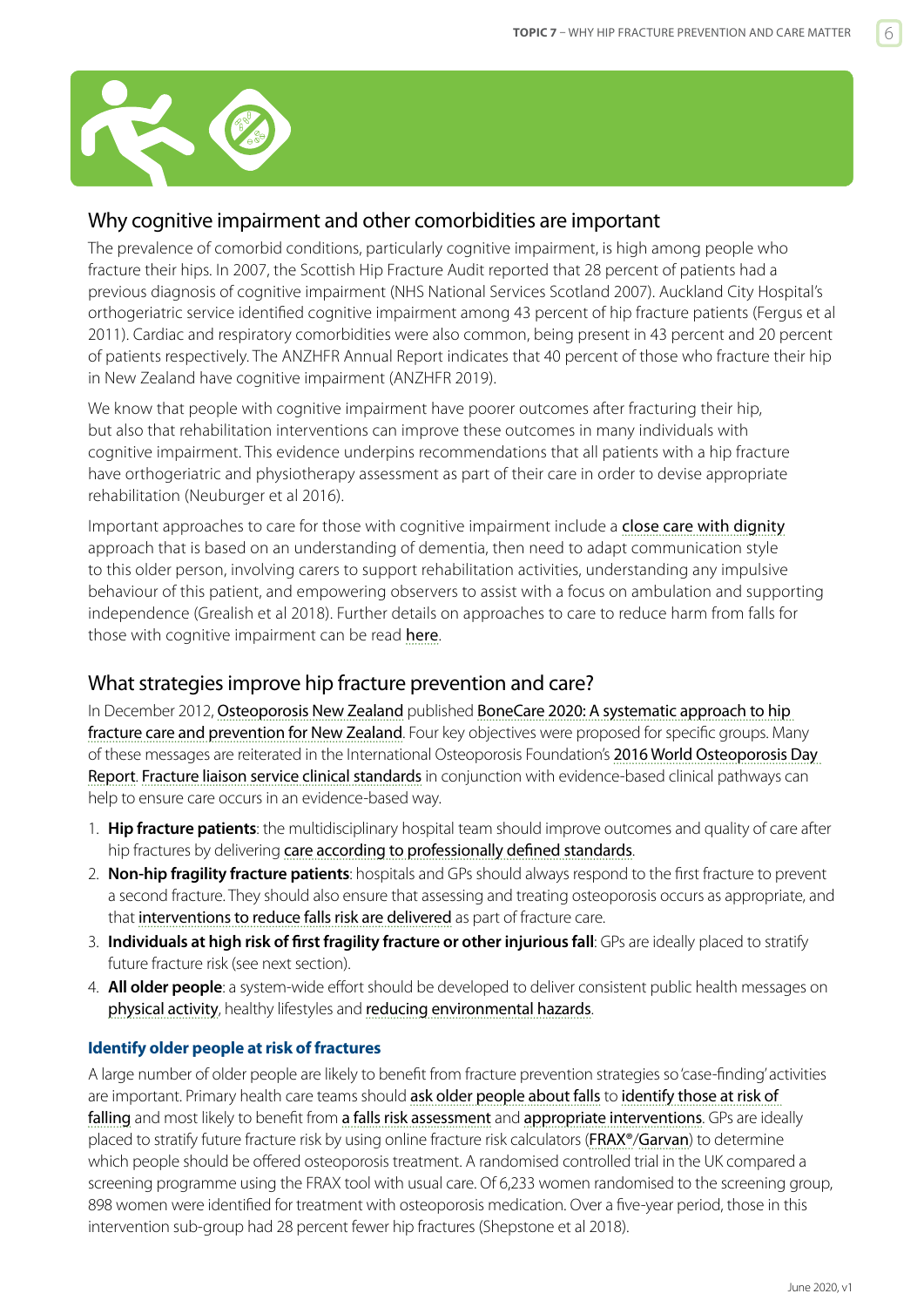#### **Fracture liaison services**

Only a minority of fragility fracture sufferers currently receive the secondary preventive care they need (Harvey and McCloskey 2016; ANZHFR 2019; Braatvedt et al 2017). Yet people who suffer fractures are at double the risk of suffering subsequent fractures compared with their peers who are fracture-free. Also, half of all individuals who suffer hip fractures break another bone before breaking their hip. So it's obvious that New Zealand cannot afford to continue this gap in secondary preventive care.

In response, Osteoporosis New Zealand has worked with the Ministry of Health, Health Quality & Safety Commission, the Accident Compensation Corporation and other key stakeholders to steer all district health boards (DHBs) to implement fracture liaison services (FLS). In December 2014, Osteoporosis New Zealand published an [FLS Resource Pack](https://osteoporosis.org.nz/wp-content/uploads/FLS-resource-pack.pdf), with the intention of supporting those DHBs yet to implement an FLS. This is in line with the requirement of the 2014–15 district annual planning guidance from the Ministry of Health.

An FLS systematically identifies people who have fragility fractures. The intention is to prevent later fractures. The services offer these people an assessment for bone health (for osteoporosis) and the risks of falling and future fractures. Indeed, such a service appears to decrease mortality (Mitchell et al 2016). Successful FLS have multidisciplinary involvement, a dedicated case manager, regular assessment and follow-up, multifaceted interventions and consumer education. Furthermore, FLS programmes led by orthopaedic surgeons had higher rates of bone mineral density testing. FLS are associated with a 27 percent increase in the likelihood of bone mineral density testing and up to 21 percent increase in the likelihood of treatment initiation compared with usual care (Wu et al 2018). [Clinical standards for FLS in New Zealand](http://osteoporosis.org.nz/news/clinical-standards-for-fracture-liaison-services-in-new-zealand/) are available.

The intent of an FLS is to develop a long-term plan for reducing risk of falls and fractures in conjunction with the individual and their GP. Topic 4 explains many aspects of [a care plan tailored to each person](https://www.hqsc.govt.nz/our-programmes/reducing-harm-from-falls/publications-and-resources/publication/2891) at risk of falling.

DHBs providing their own FLS may end up with slight variations in the target population. Even so, any person with an age-related, low-impact (or non-traumatic) fracture involving the proximal femur, wrist, humerus, vertebrae or pelvis should be considered an appropriate person for an FLS nurse assessment.

#### **Hip fracture care guidelines**

The Australian and New Zealand [Guideline for Hip Fracture Care](http://anzhfr.org/wp-content/uploads/2016/07/ANZ-Guideline-for-Hip-Fracture-Care.pdf) is designed to help professionals who provide hip fracture care to deliver that care consistently, effectively and efficiently. The ultimate goal is to give every older person with a hip fracture the best chance of recovery.

The purpose of the guideline is to provide clear, concise, evidence-based recommendations on a number of aspects of hip fracture care that, if applied, are likely to lead to improved outcomes for the patient as well as delivering cost-effective care. The guideline is adapted from the NICE clinical guideline The Management of Hip [Fracture in Adults](https://www.nice.org.uk/guidance/cg124), and modified for the Australian and New Zealand context.

The guideline, which is endorsed by the Health Quality & Safety Commission, is the basis for measurable [standards of care for hip fracture patients](http://anzhfr.org/guidelines-and-standards/) published by the Australian and New Zealand Hip Fracture Registry.

#### **Hip fracture registries**

There is an [Australian and New Zealand Hip Fracture Registry](http://anzhfr.org/). You can read the registry's annual reports [here](https://anzhfr.org/category/annual-report/). You can find contact details for the national registry coordinator [here](http://www.hqsc.govt.nz/our-programmes/reducing-harm-from-falls/projects/clinical-care-standard-for-hip-fracture-care/).

#### **Implementing what works**

Data from the ANZHFR indicates that in some cases we are not yet implementing simple measures that guidance recommends. For example:

• only 35 percent of hip fracture patients in New Zealand had an assessment of cognitive function prior to surgery (ANZHFR 2019). However, we know that cognitive impairment is a key risk factor for falls and a baseline cognitive assessment is important in later diagnosis of delirium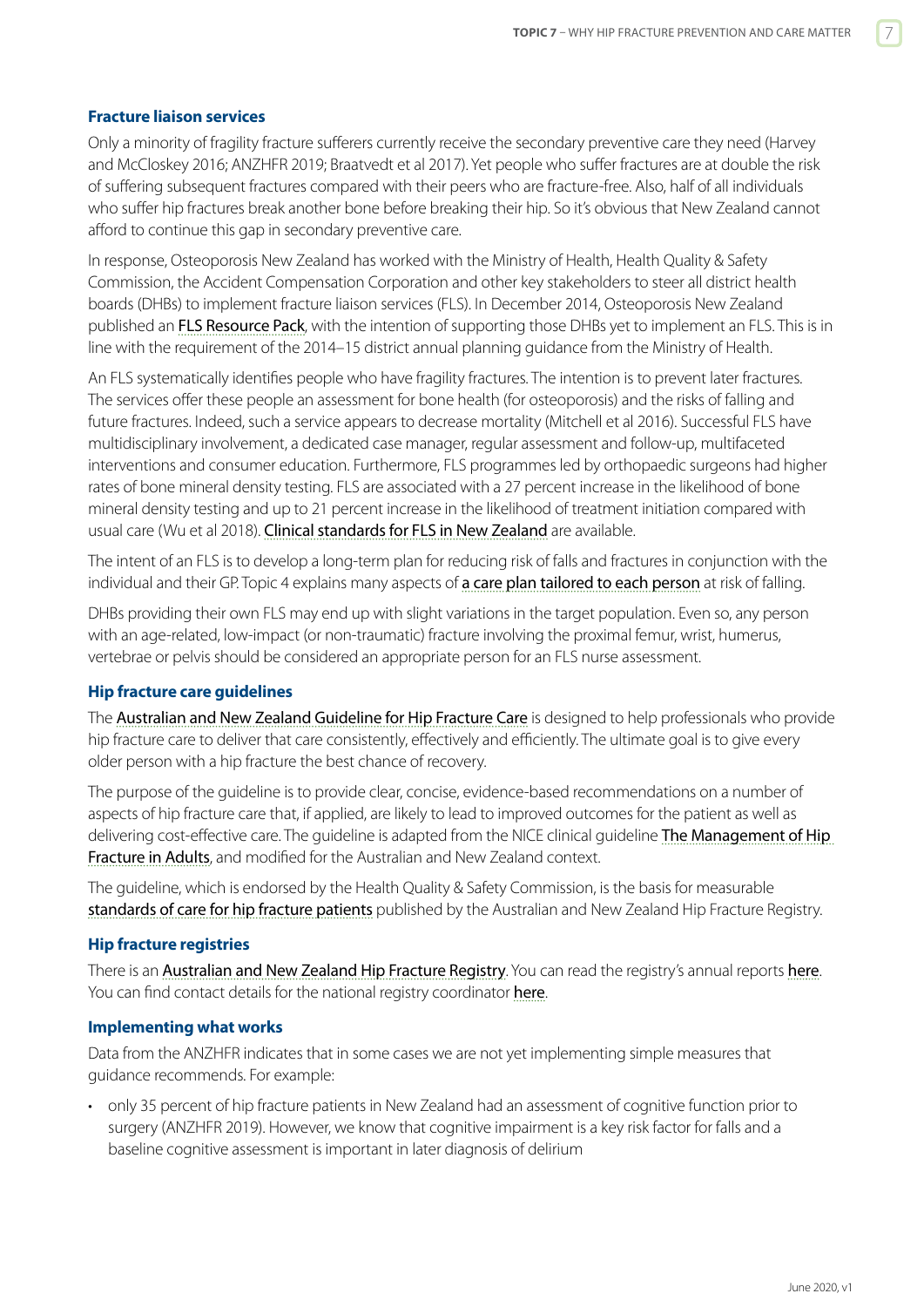- only 30 percent of hip fracture patients in New Zealand were assessed by a geriatrician before surgery (ANZHFR 2019). However, we know that orthogeriatric models of care improve outcomes for hip fracture patients (Eamer et al 2018) and decrease mortality by up to 38 percent (Moyet et al 2019).
- only 26 percent of hip fracture patients were on active treatment for osteoporosis when discharged from the operating hospital (ANZHFR 2019). However, New Zealand guidance recommends all patients are offered bone preserving treatment without delay (Osteoporosis New Zealand 2017), and a diagnosis of osteoporosis may be assigned to those who have had a hip fracture, no matter whether bone mineral density testing has been performed or not (Siris et al 2014)
- even when older people are prescribed bone-preserving treatment, adherence cannot be assumed and follow-up is important. A 2016 UK FLS clinical audit reported that only 14 percent of people confirmed adherence to their medication at 12 months (NICE 2018). This finding emphasises the importance of followup to support people with the appropriate interventions. Key messages could perhaps be distributed at community strength and balance classes.

#### How you can help prevent hip fractures

Reducing the human and economic impact of hip fractures in New Zealand requires a system-wide approach. Hip fractures are most likely to happen to the most vulnerable in our society. Crucially, half of these people provide us with advance notice by breaking another bone before they break their hip.

The International Osteoporosis Foundation identified nine [gaps in bone care](https://www.iofbonehealth.org/thematic-report-2016) (Harvey and McCloskey 2016):

- Gap 1: Secondary fracture prevention
- Gap 2: Osteoporosis induced by medicines
- Gap 3: Diseases associated with osteoporosis
- Gap 4: Primary fracture prevention for individuals at high risk of fracture
- Gap 5: The importance of staying on treatment
- Gap 6: Public awareness of osteoporosis and fracture risk
- Gap 7: Public awareness of the benefits versus the risks of osteoporosis treatment
- Gap 8: Access and reimbursement for osteoporosis assessment and treatment
- Gap 9: Prioritisation of fragility fracture prevention in national policy.

What is your part – and your team's or service's part – in this mission?  $\bullet$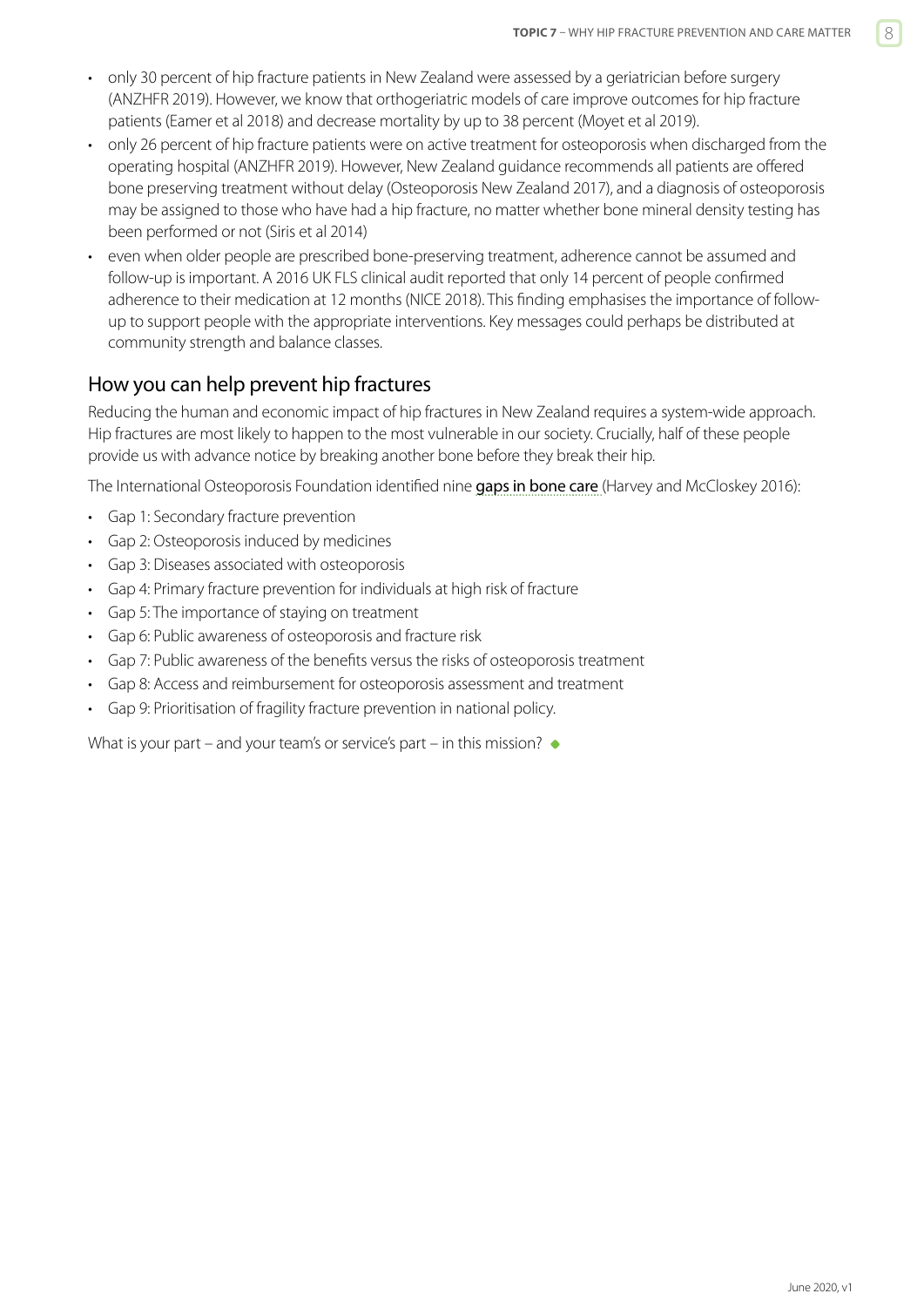<span id="page-8-0"></span>

## 60 MINUTES OF PROFESSIONAL DEVELOPMENT

This learning activity equals 60 minutes of your professional development.

You can add it to the personal professional record you keep to check off your competence framework requirements.

To complete this learning activity, first read the whole topic and the three required readings, then assess your learning with the [10 self-test questions](#page-10-0).

#### **Learning objectives**

Reading and reflecting on Topic 7 and the materials in this teaching and learning package will enable you to:

- review the impacts of hip fracture at individual, system and population levels
- outline the relationship between osteoporosis, falls and fractures
- describe gaps identified in recognising and assessing the risk of falls and fractures
- relate strategies for improving services for hip fracture prevention and care in New Zealand to your own role, team and service.

#### **Teaching and learning package**

Gather up the resources you'll need. Use the hyperlinks in this topic, or download or print the reference material.

#### **Required reading**

These three readings will help you form evidence-informed perspectives about why hip fracture prevention and care matter.

- 1. Schiller C, Franke T, Belle J, et al. 2015. Words of wisdom patient perspectives to guide recovery for older adults after hip fracture: a qualitative study. *Patient Preference and Adherence* 9: 57–64. [Available here](https://www.ncbi.nlm.nih.gov/pmc/articles/PMC4298293/).
- 2. Osteoporosis New Zealand. 2017. [Guidance on the Diagnosis and Management of Osteoporosis in New](http://osteoporosis.org.nz/resources/health-professionals/clinical-guidance/)  [Zealand](http://osteoporosis.org.nz/resources/health-professionals/clinical-guidance/). Wellington: Osteoporosis New Zealand.
- 3. [Strategies to improve hip fracture prevention and care](https://www.hqsc.govt.nz/our-programmes/reducing-harm-from-falls/publications-and-resources/publication/2878) (Topic 7 supplement).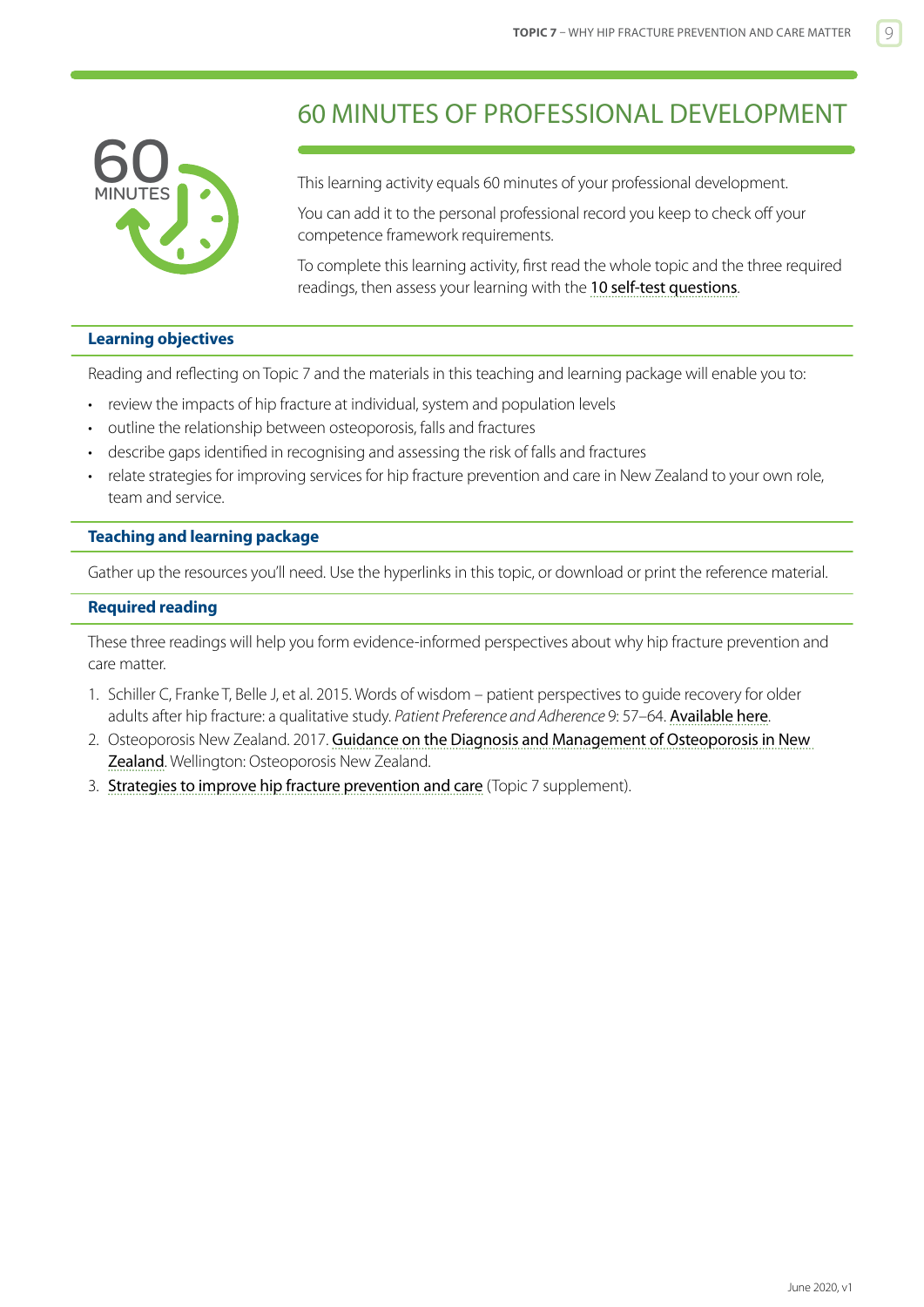## <span id="page-9-0"></span>RECOMMENDED READING

Information for consumers is available on the [Osteoporosis New Zealand website](https://osteoporosis.org.nz).

Discussion on clinical diagnosis of osteoporosis: Siris ES, Boonen S, Mitchell PJ, et al. 2012. What's in a name? What constitutes the clinical diagnosis of osteoporosis? *Osteoporosis International* 23(8): 2093–7. [Abstract](http://link.springer.com/article/10.1007/s00198-012-1991-0)  [and preview](http://link.springer.com/article/10.1007/s00198-012-1991-0).

### RECOMMENDED RESOURCES AND WEBSITES

[Australia and New Zealand Hip Fracture Registry](http://anzhfr.org), and its [Annual Reports](https://anzhfr.org/category/annual-report/).

Osteoporosis New Zealand. 2017. [Guidance on the Diagnosis and Management of Osteoporosis in New](http://osteoporosis.org.nz/resources/health-professionals/clinical-guidance/)  [Zealand.](http://osteoporosis.org.nz/resources/health-professionals/clinical-guidance/) Wellington: Osteoporosis New Zealand.

[Capture the Fracture and New Zealand Fracture Liaison Services Resource Pack](http://www.capturethefracture.org).

New Zealand [Fracture Liaison Service Clinical Standards](https://osteoporosis.org.nz/resources/health-professionals/clinical-standards-for-fls/).

[WHO Fracture risk assessment tool FRAX®](http://www.shef.ac.uk/FRAX/).

[Garvan fracture risk calculator](https://www.garvan.org.au/bone-fracture-risk/).

International Osteoporosis Foundation reports: [Capture the Fracture Report 2012](https://www.iofbonehealth.org/capture-fracture-report-2012), [Bone care for the](https://www.iofbonehealth.org/data-publications/reports/bone-care-postmenopausal-woman)  [menopausal woman 2013](https://www.iofbonehealth.org/data-publications/reports/bone-care-postmenopausal-woman), [Gaps and Solutions in Bone Health 2016.](https://www.iofbonehealth.org/thematic-report-2016)

[NICE Hip Fracture Management Clinical Guideline.](https://www.nice.org.uk/guidance/cg124)

Hip fracture care [clinician](https://www.safetyandquality.gov.au/wp-content/uploads/2016/09/Hip-Fracture-Care-CCS-Fact-Sheet-Clinician_tagged.pdf) and [consumer](https://www.safetyandquality.gov.au/wp-content/uploads/2016/09/Hip-Fracture-Care-CCS-Fact-Sheet-Consumer_tagged.pdf) fact sheets.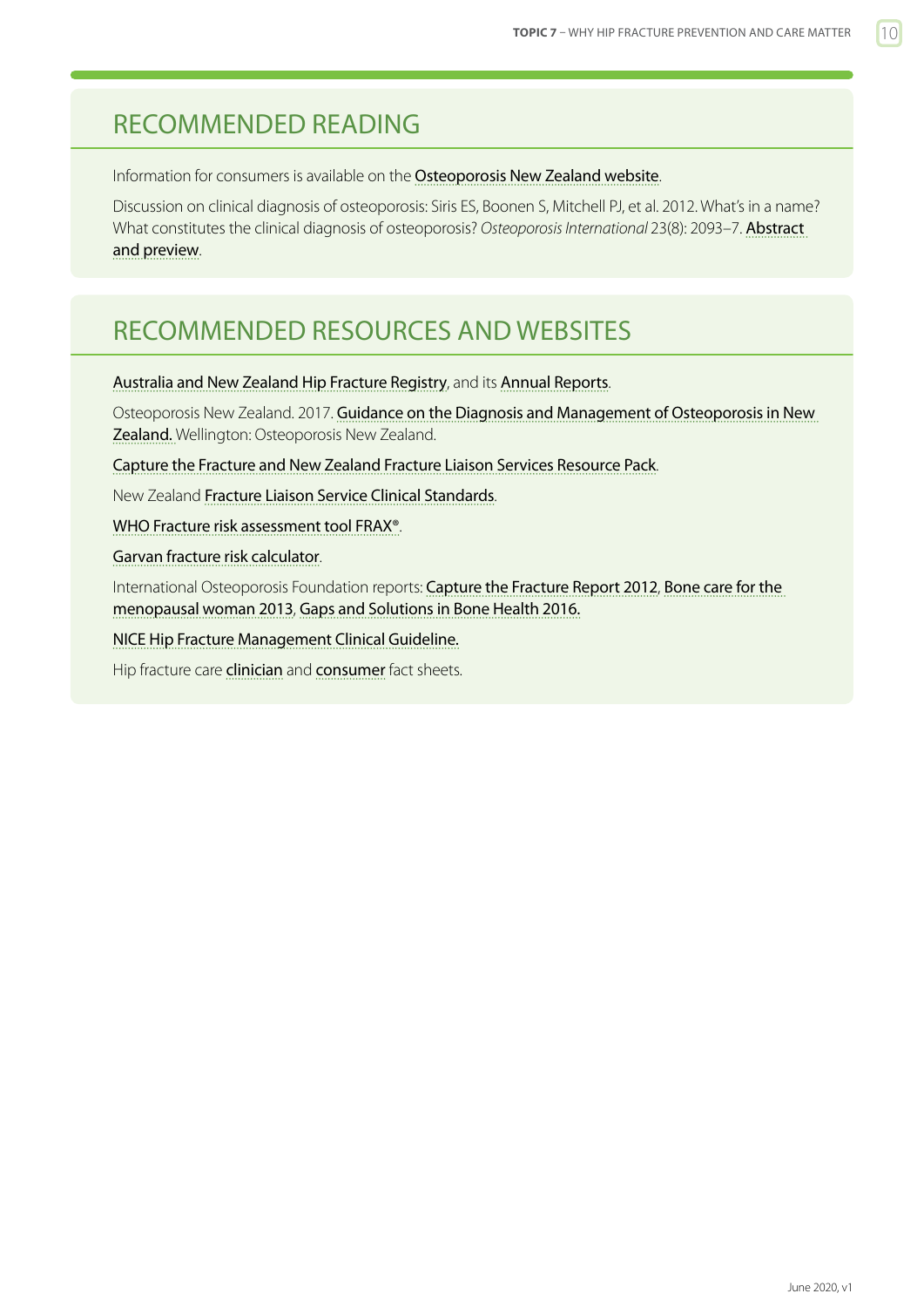# <span id="page-10-0"></span>**1O** QUESTIONS



## **TOPIC** Professional development: **7** PROFESSIONAL **questions to test your knowledge**



#### **ANSWER these questions to check you have retained the knowledge reviewed in this topic and readings**

 $\blacksquare$  Overall, the material presented in Topic 7 and the required readings suggest that:  $\Box$  given trends in the improved health of older people, rates of fragility fracture will decrease  $\Box$  given trends in increasing longevity and comorbidities, rates of fragility fracture will increase 2 The required reading 'Words of wisdom – patient perspective to guide recovery for older adults after hip fracture: a qualitative study' reports that the older people studied advised these messages would enable their recovery:  $\Box$  don't be dependent on others, expect to recover quickly  $\square$  seek support, preserve perspective and increase independence 3 The required reading [Guidance on the Diagnosis and Management of Osteoporosis in New Zealand](http://osteoporosis.org.nz/resources/health-professionals/clinical-guidance/) states that to preserve bone health throughout life, we should encourage patients to:  $\Box$  have adequate sun exposure  $\square$  stop smoking  $\square$  eat a balanced diet  $\Box$  perform regular weight-bearing exercise  $\Box$  all of the above 4 The required reading 'Strategies to improve hip fracture prevention and care' states that retrospective case-finding for secondary prevention:  $\square$  is important because people who had a fracture after the age of 50 may not have received assessment and intervention for osteoporosis is not important for people aged 50–65 as most fractures in this age group do not relate to osteoporosis. 5 Which of these people aged 65 is least likely to have an increased risk of fragility fracture?  $\Box$  Mr Brown, who recently fractured his ankle and whose mother fractured her hip at the age of 68. Mrs Jones, who has been in a walking group for the last 40 years and whose weight is normal. Mrs Smith, who had anorexia nervosa in her youth and is still considered very under-weight. 6 What process is used in your care setting to assess the risk of osteoporosis and fracture in older patients/residents/clients? What would need to change (if anything) to put in place a methodical and consistent approach – such as a fracture liaison service – to assessing all older people for their risk of fracture? 7 Select the step in 'Strategies to improve hip fracture prevention and care' that is most relevant to the older people in your care. Describe three specific things you already do (or could do) to improve the care involved in this step with your patients/residents/clients? 1. 2. 3. ANSWER ASSESS **ASSESS the processes used to assess older people to prevent hip fractures in your setting**

#### **Outline three learnings or insights and how you will APPLY them in your practice**

DATE: NORKPLACE: REGISTRATION ID: REGISTRATION ID: WORKPLACE:

| 8            | My first learning/insight is:   |  |
|--------------|---------------------------------|--|
|              | I will apply it in practice by: |  |
| $\mathbf{9}$ | My second learning/insight is:  |  |
|              | I will apply it in practice by: |  |
| 10           | My third learning/insight is:   |  |
|              | I will apply it in practice by: |  |
|              |                                 |  |

| <b>IFARNER   NAME:</b>                                                                     |             | PROFESSION:             |  | DESIGNATION: |  |  |  |  |
|--------------------------------------------------------------------------------------------|-------------|-------------------------|--|--------------|--|--|--|--|
| DATE:                                                                                      |             | <b>REGISTRATION ID:</b> |  | WORKPLACE:   |  |  |  |  |
| Signature:<br>Validation that learner has completed this professional development activity |             |                         |  |              |  |  |  |  |
| I NAME:                                                                                    | PROFESSION: |                         |  | CONTACT:     |  |  |  |  |